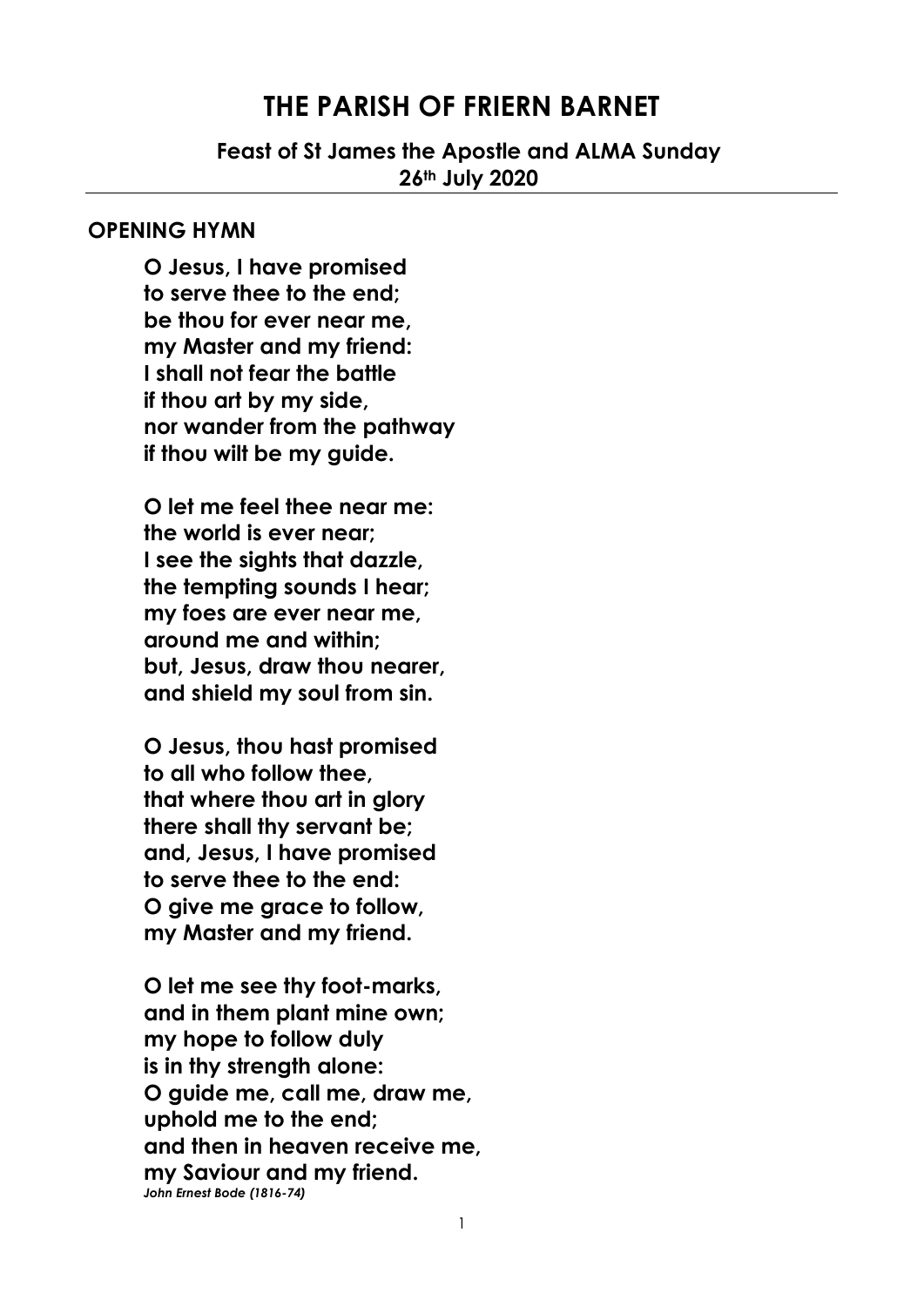In the name of the Father, and of the Son, and of the Holy Spirit. **All Amen.** 

The Lord be with you

# **All and also with you.**

# **Introduction to the Liturgy**

We gather today as the family of God to celebrate the Feast of St James the Apostle, giving thanks for his life and witness to Christ. We also hold in our prayers today ALMA, praying especially for our brothers and sisters in Christ in Angola and Mozambique.

# **CONFESSION**

I set no store by life; I only want to finish the race and complete the task which the Lord Jesus assigned to me, of bearing witness to the gospel of God's grace.

Let us reflect on the past week in the silence of our own hearts.

Conscious of our failure to proclaim the gospel, let us call to mind our sins:

'I was hungry and you gave me no food, I was thirsty and you gave me no drink' Lord, have mercy. **Lord, have mercy.**

'I was a stranger and you did not welcome me, naked and you did not clothe me'. Christ, have mercy. **Christ, have mercy.**

'I was sick and you did not visit me, in prison and you did not come to me'. Lord, have mercy. **Lord, have mercy.**

# **Absolution**

May the God who loved the world so much that he sent his Son to be our Saviour forgive us our sins and make us holy to serve him in the world, through Jesus Christ our Lord. **Amen.**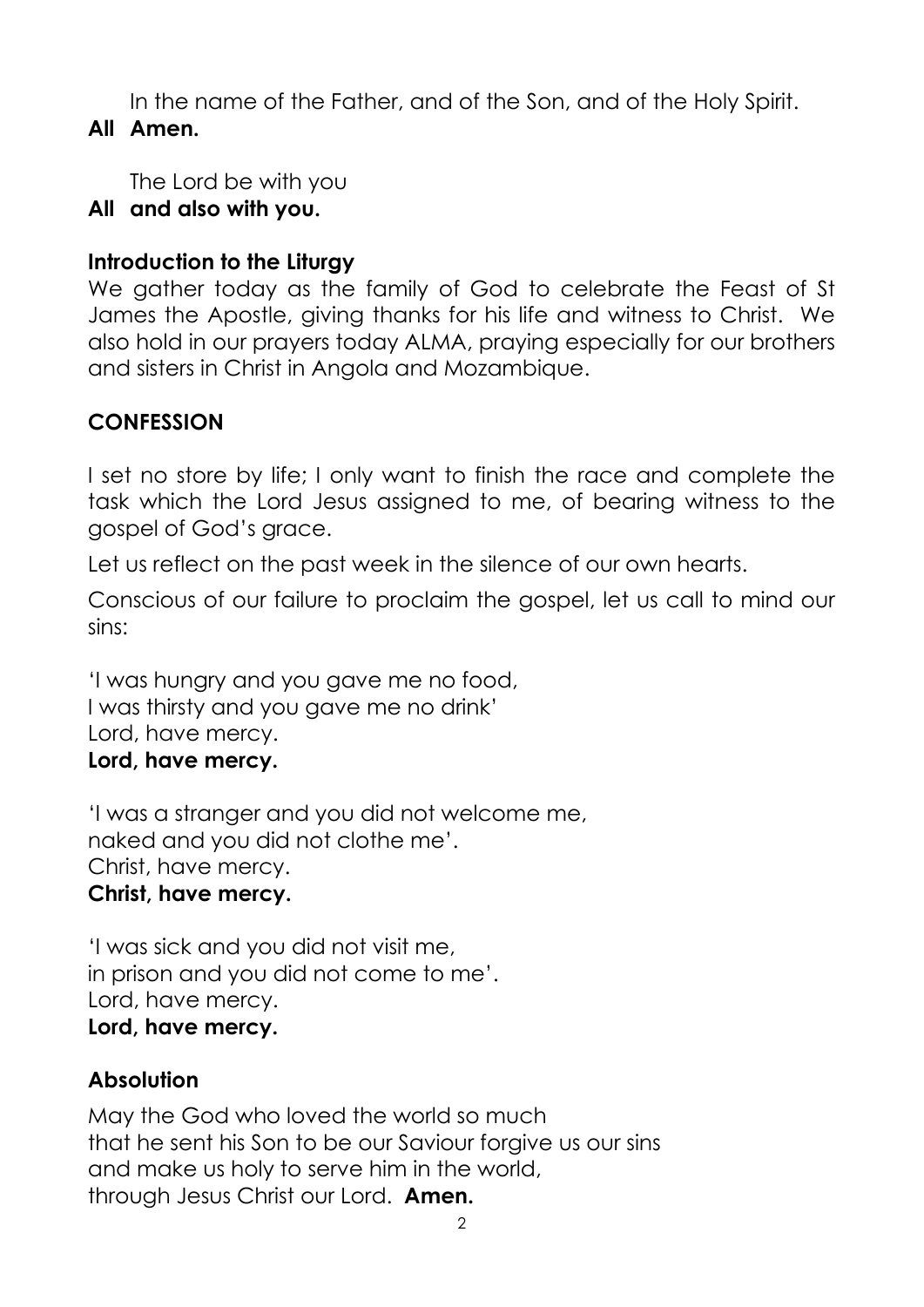## **THE GLORIA**

**Glory to God in the highest, and peace to his people on earth. Lord God, heavenly King, almighty God and Father, we worship you, we give you thanks, we praise you for your glory. Lord Jesus Christ, only Son of the Father, Lord God, Lamb of God, you take away the sin of the world: have mercy on us; you are seated at the right hand of the Father: receive our prayer. For you alone are the Holy One, you alone are the Lord, you alone are the Most High, Jesus Christ, with the Holy Spirit, in the glory of God the Father. Amen.** 

## **THE COLLECT**

Merciful God, whose holy apostle Saint James, leaving his father and all that he had, was obedient to the calling of your Son Jesus Christ and followed him even to death; help us, forsaking the false attractions of the world, to be ready at all times to answer your call without delay; through Jesus Christ your Son our Lord, who is alive and reigns with you, in the unity of the Holy Spirit, one God, now and for ever. **Amen**

## **THE LITURGY OF THE WORD**

## **READING Acts 11.27 – 12.2**

A reading from the Acts of the Apostles

At that time prophets came down from Jerusalem to Antioch. One of them named Agabus stood up and predicted by the Spirit that there would be a severe famine over all the world; and this took place during the reign of Claudius. The disciples determined that according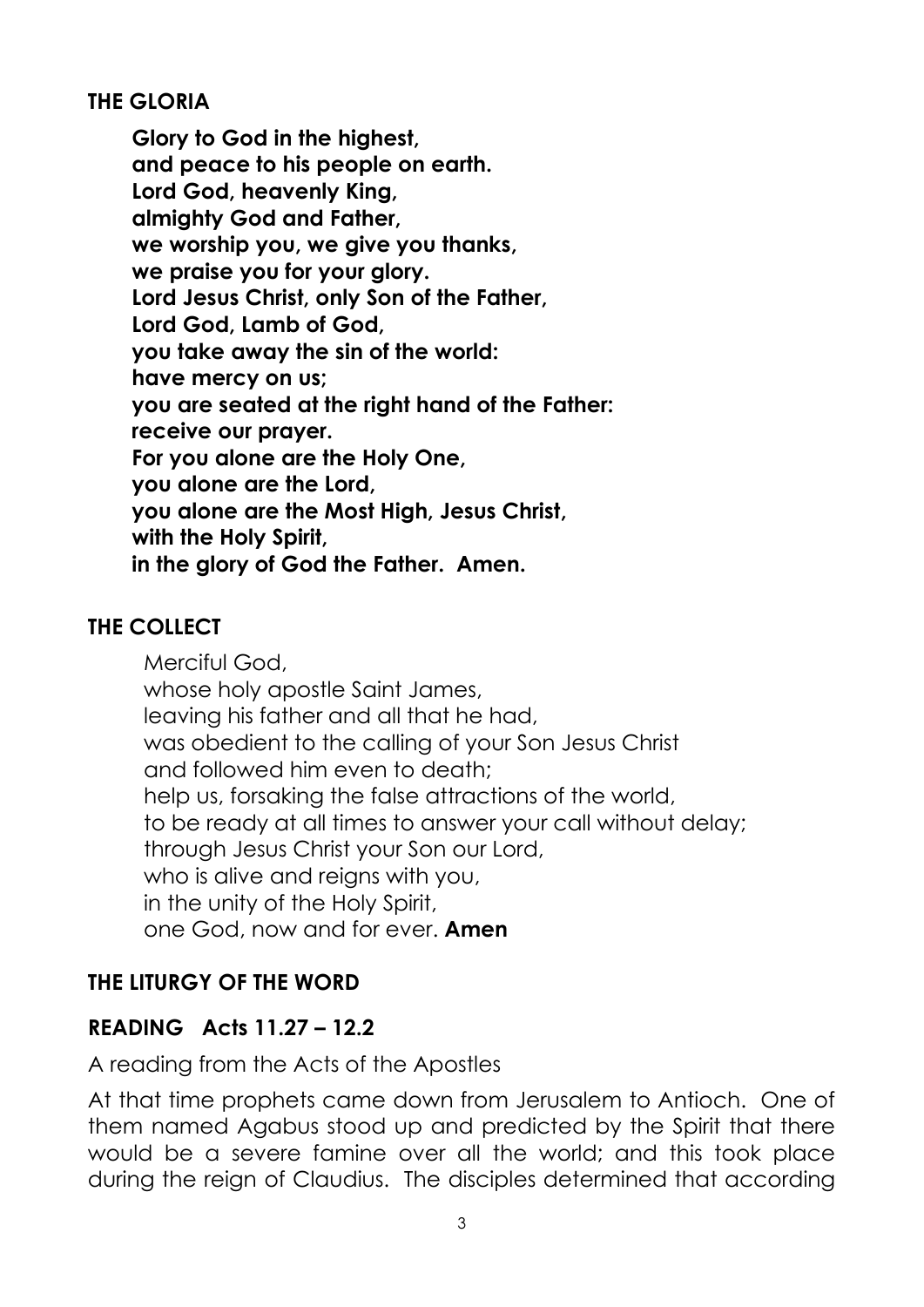to their ability, each would send relief to the believers living in Judea; this they did, sending it to the elders by Barnabas and Saul.

About that time King Herod laid violent hands upon some who belonged to the church. He had James, the brother of John, killed with the sword.

This is the word of the Lord.

## **All Thanks be to God**

## **RESPONSORIAL PSALM**

**Response:** *The Lord has indeed done great things for us, and therefore we rejoiced.*

### *The Lord has indeed done great things for us, and therefore we rejoiced.*

When the Lord restored the fortunes of Zion, then were we like those who dream. Then was our mouth filled with laughter, and our tongue with songs of joy. **R/**

Then said they among the nations, 'The Lord has done great things for them.' The Lord has indeed done great things for us, and therefore we rejoiced. **R/**

Restore again our fortunes, O Lord, As the river beds of the desert. Those who sow in tears shall reap with songs of joy. **R/** Those who go out weeping, bearing the seed, will come back with shouts of joy, bearing their sheaves with them. **R/**

# **THE GOSPEL Matthew 20. 20-28**

Hear the Gospel of our Lord Jesus Christ according to Matthew.

**All** *Glory to you, O Lord.*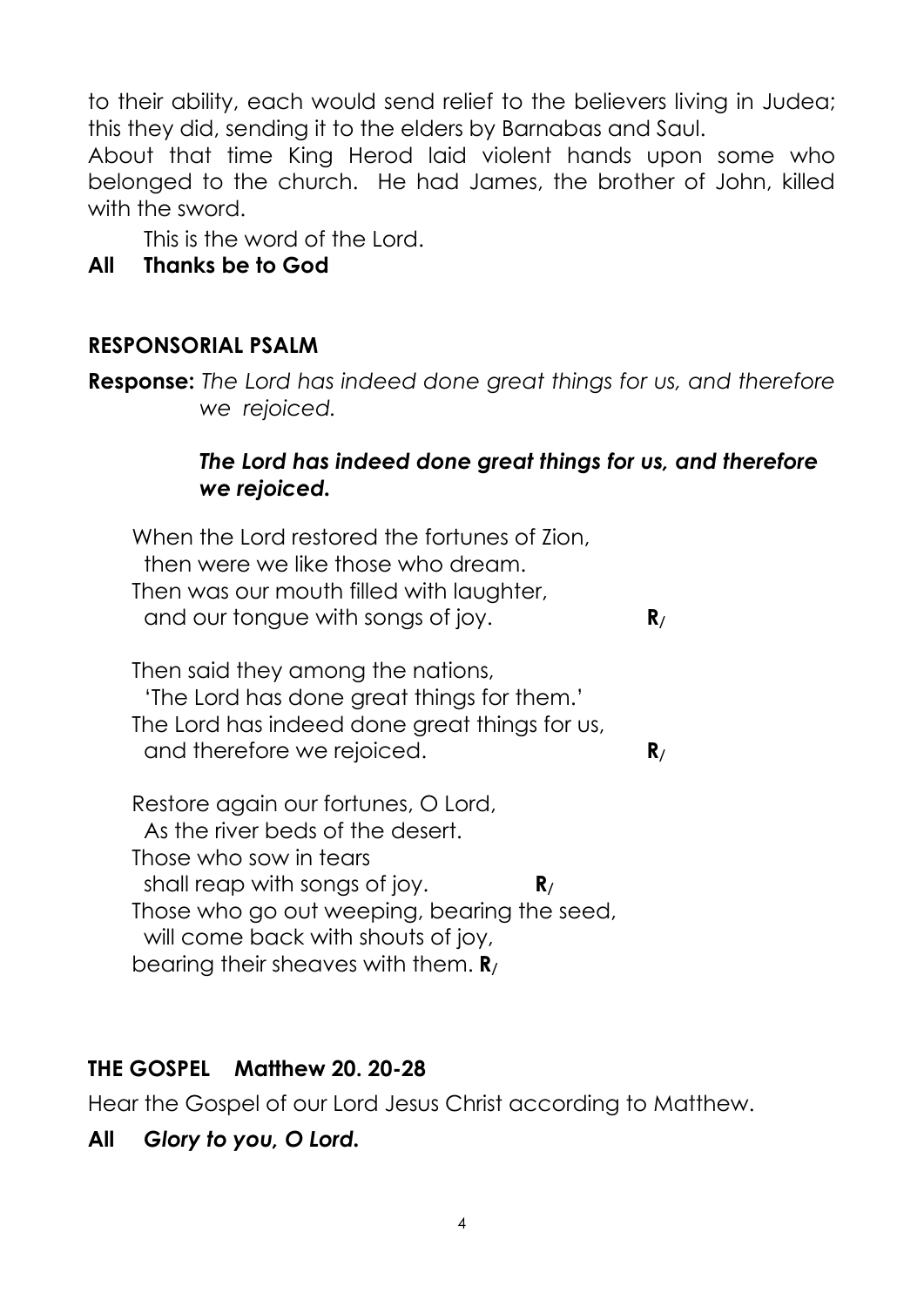The mother of the sons of Zebedee came to him with her sons, and kneeling before him, she asked a favour of him. And he said to her, 'What do you want?' She said to him, 'Declare that these two sons of mine will sit, one at your right hand and one at your left, in your kingdom.' But Jesus answered, 'You do not know what you are asking. Are you able to drink the cup that I am about to drink?' They said to him, 'We are able.' He said to them, 'You will indeed drink my cup, but to sit at my right hand and at my left, this is not mine to grant, but it is for those for whom it has been prepared by my Father.' When the ten heard it, they were angry with the two brothers. But Jesus called them to him and said, 'You know that the rulers of the Gentiles lord it over them, and their great ones are tyrants over them. It will not be so among you; but whoever wishes to be great among you must be your servant, and whoever wishes to be first among you must be your slave; just as the Son of Man came not to be served but to serve, and to give his life a ransom for many.'

This is the Gospel of the Lord.

**All Praise to you, O Christ.**

## **SERMON**

## **THE CREED**

Let us declare our faith in God.

**All I believe in God, the Father almighty, creator of heaven and earth.**

> **I believe in Jesus Christ, his only Son, our Lord, who was conceived by the Holy Spirit, born of the Virgin Mary, suffered under Pontius Pilate, was crucified, died, and was buried; he descended to the dead.**

**On the third day he rose again; he ascended into heaven, he is seated at the right hand of the Father, and he will come to judge the living and the dead.**

**I believe in the Holy Spirit, the holy catholic Church,**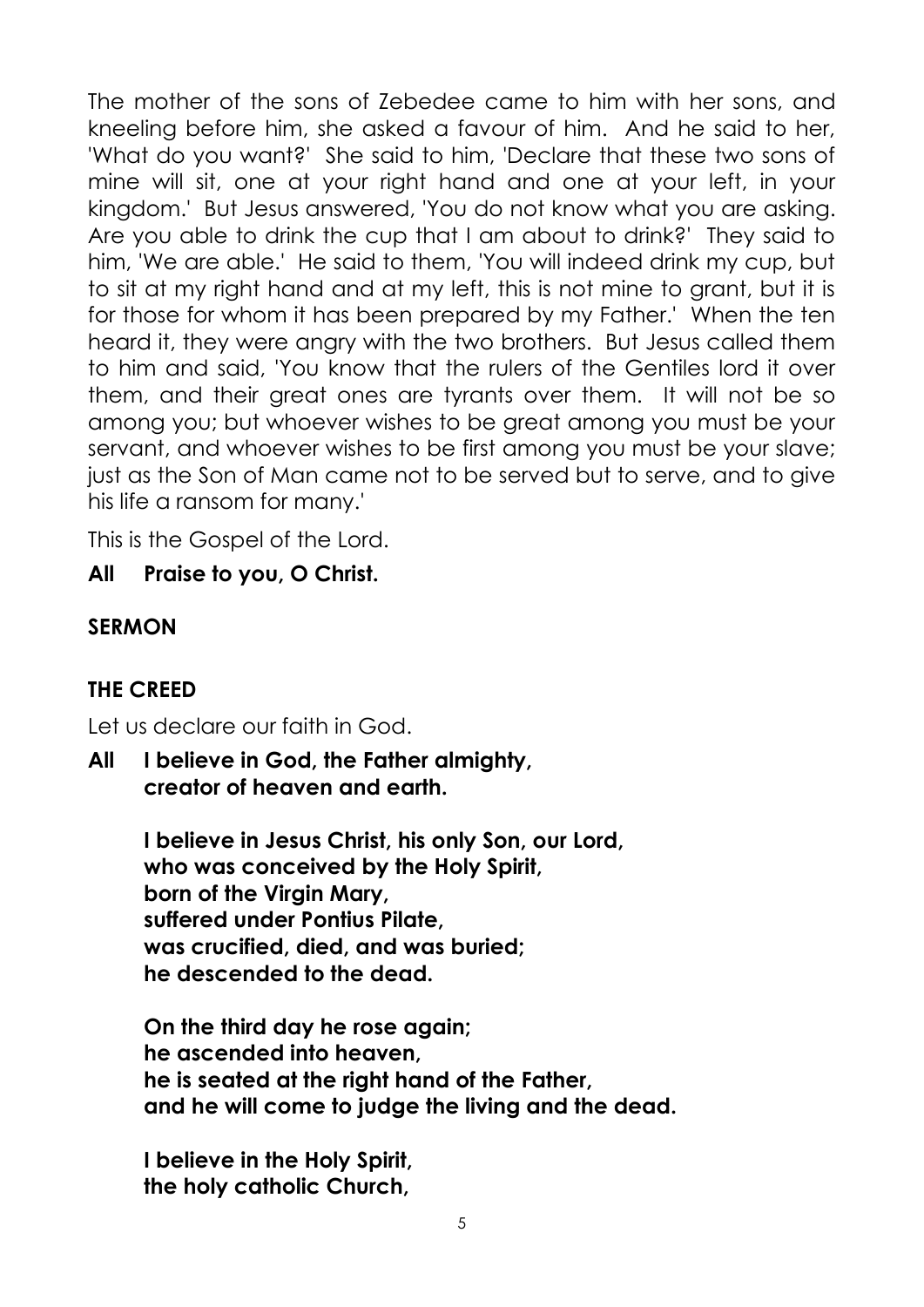**the communion of the saints, the forgiveness of sins, the resurrection of the body, and the life everlasting. Amen.**

### **PRAYERS OF INTERCESSION**

Let us pray for the church and the wider world, especially for ALMA and our brothers and sisters in Christ, in Angola and Mozambique.

*And at the end* 

Merciful Father… **Accept these prayers for the sake of your Son, Our Saviour Jesus Christ. Amen.** 

### **THE PEACE**

We are fellow-citizens with the saints and of the household of God, through Christ our Lord, who came and preached peace to those who were far off and those who were near.

The peace of the Lord be with you

### **All and also with you.**

Let us offer one another a sign of God's peace.

### **HYMN**

**Take up thy cross, the Saviour said, if thou wouldst my disciple be; deny thyself, the world forsake, and humbly follow after me.**

**Take up thy cross - let not its weight fill thy weak spirit with alarm; his strength shall bear thy spirit up, and brace thy heart, and nerve thine arm.**

**Take up thy cross, nor heed the shame, nor let thy foolish pride rebel; the Lord for thee the Cross endured, to save thy soul from death and hell.**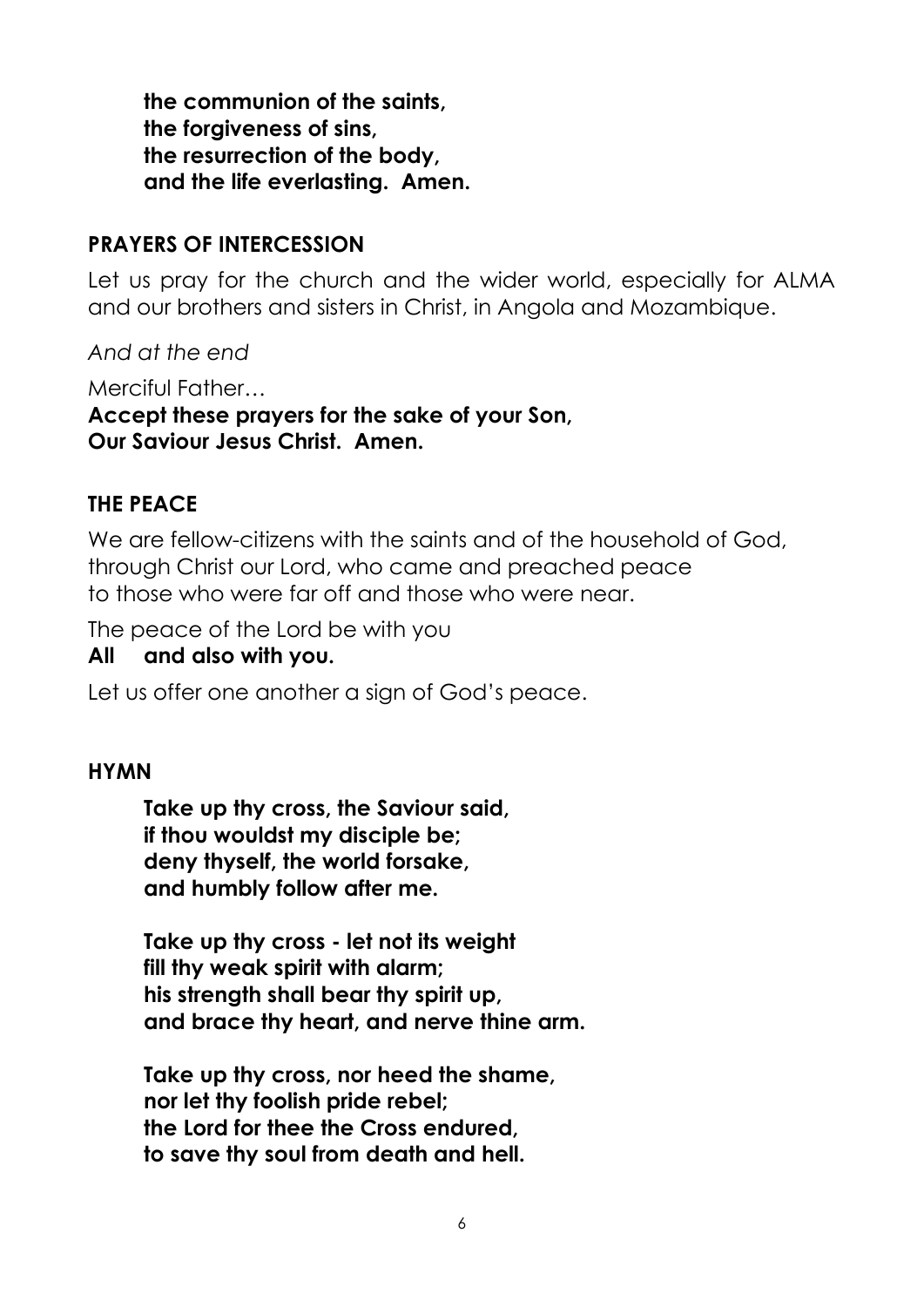**Take up thy cross then in his strength, and calmly ev'ry danger brave; 'twill guide thee to a better home, and lead to vict'ry o'er the grave.**

**Take up thy cross, and follow Christ, nor think till death to lay it down; for only those who bear the cross may hope to wear the glorious crown.**

**To thee, great Lord, the One in Three, all praise for evermore ascend; O grant us in our home to see the heav'nly life that knows no end.** *Charles Everest (1814-77)*

#### **THE PRAYER OVER THE GIFTS**

To you we come, Father of lights, with angels and saints, where heaven and earth unite. May Jesus meet us in the breaking of the bread. **Amen**.

#### **THE EUCHARISTIC PRAYER**

The Lord be with you. **and also with you.**

Lift up your hearts. **We lift them to the Lord.**

Let us give thanks to the Lord our God. **It is right to give thanks and praise**

*The priest praises God for his mighty acts and all respond*

**All Holy, holy, holy Lord, God of power and might. Heaven and earth are full of your glory. Hosanna in the highest.**

> **Blessed is he who comes in the name of the Lord. Hosanna in the highest.**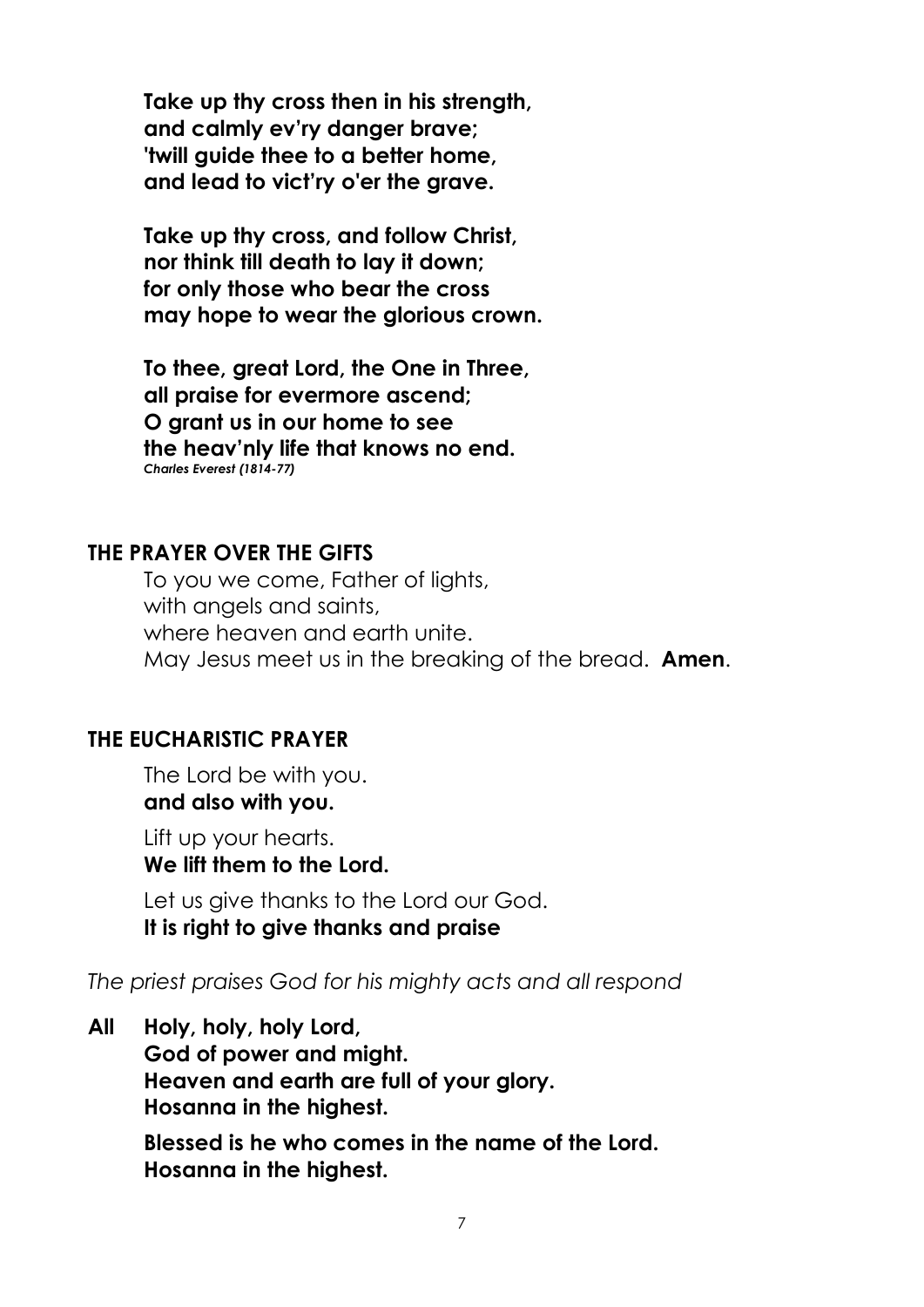Let us proclaim the mystery of faith:

## **All Christ has died: Christ is risen: Christ will come again.**

## **THE LORD'S PRAYER**

The children of the Diocese of Angola will now lead us in the Lord's Prayer in Portuguese, which is also subtitled in English.

### **THE AGNUS DEI**

**All Lamb of God, you take away the sin of the world, have mercy on us.**

**Lamb of God, you take away the sin of the world, have mercy on us.**

**Lamb of God, you take away the sin of the world, grant us peace.**

## **INVITATION TO COMMUNION**

God's holy gifts for God's holy people.

**All Jesus Christ is holy, Jesus Christ is Lord, to the glory of God the Father.** 

*The priest receives communion on behalf of all those joining in the service, as those at home make an Act of Spiritual Communion joining with Fr Guy in saying…*

**My Jesus, I believe that you are present in this Holy Sacrament of the altar. I love you above all things and I passionately desire to receive you into my soul. Since I cannot now receive you sacramentally, come spiritually into my soul that I may unite myself wholly to you now and for ever. Amen**

*A Video Message on Alma from The Bishop of Niassa, Mozambique, The Bishop of Edmonton and the Archdeacon of London*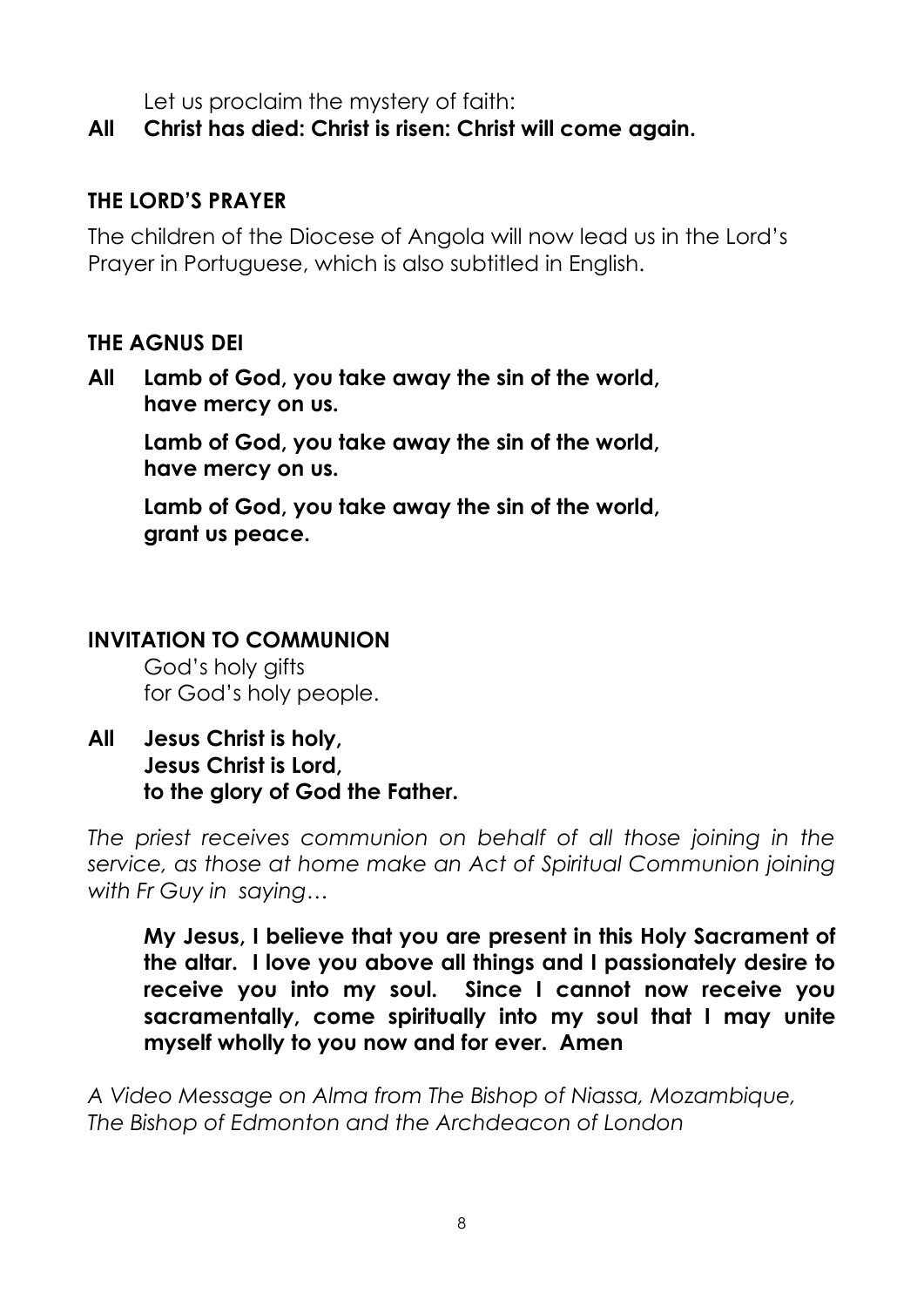### **POST COMMUNION PRAYER FOR ALMA**

**All Father God we hold ALMA before you today, thanking you for the last twenty years and the deep fellowship and friendship that has grown between the Anglican churches of Angola, London and Mozambique.**

**We ask your continued blessing on our partnership praising you for the joys and the sorrows shared, challenges faced, and the years ahead.**

**May we continue to learn from each other and see your kingdom come in Angola, London and Mozambique. We ask this through Jesus Christ our Lord. Amen**

### **BLESSING and DISMISSAL**

God give you grace to follow St James and all his saints in faith, hope and love. And the blessing of God Almighty, the Father and the Son and the Holy Spirit, come upon you and those whom you love and remain with you forever. **Amen**.

Go in peace to love and serve the Lord.

### **All In the name of Christ. Amen**

#### **FINAL HYMN**

**Father, Lord of all creation, ground of Being, Life and Love; height and depth beyond description, only life in you can prove: you are mortal life's dependence: thought, speech, sight are ours by grace; yours is every hour's existence, Sovereign Lord of time and space.**

**Jesus Christ, the Man for Others, we, your people, make our prayer: help us love – as sisters, brothers all whose burdens we can share. Where your name binds us together you, Lord Christ, will surely be; where no selfishness can sever there your love the world may see.**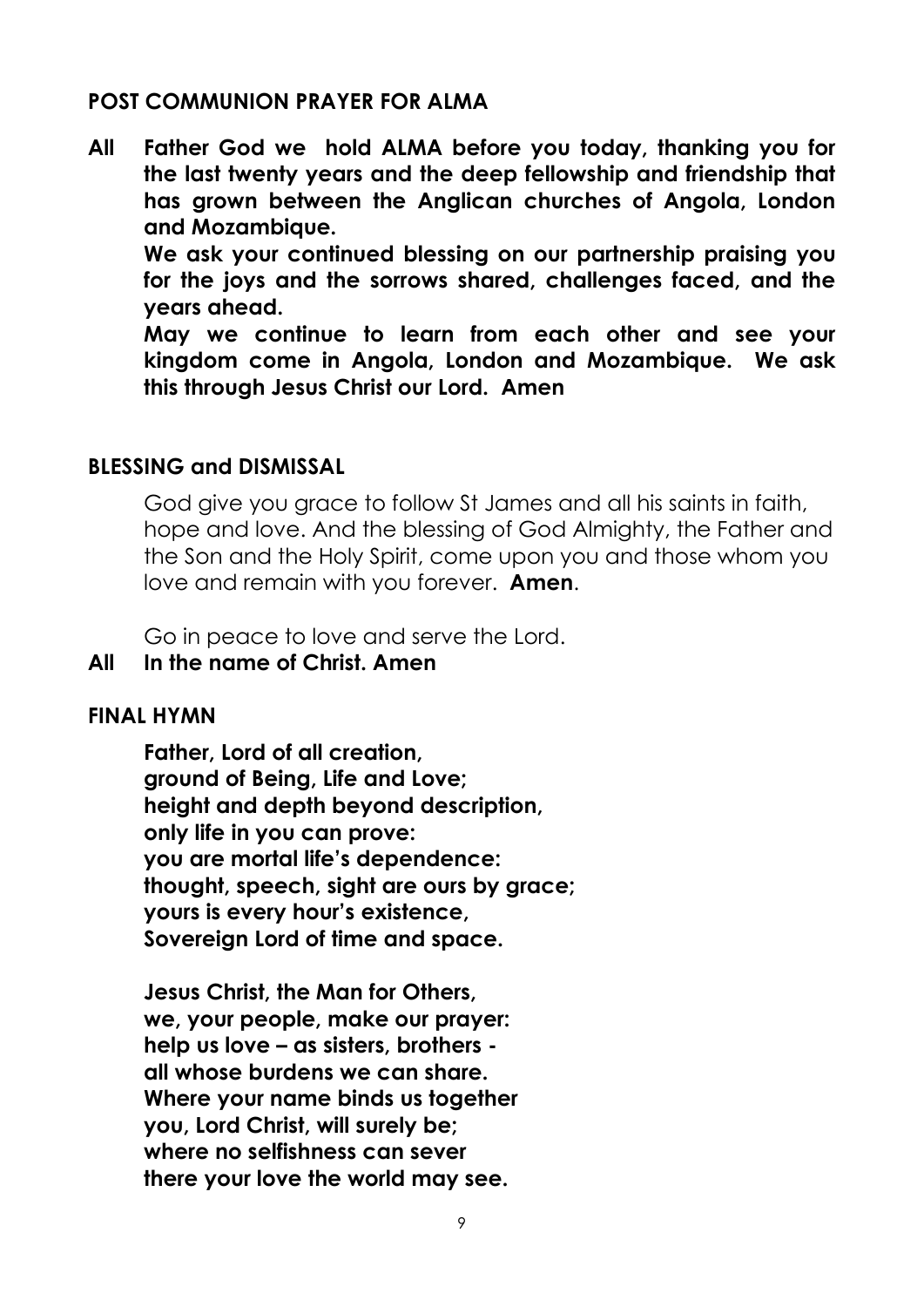**Holy Spirit, rushing, burning wind and flame of Pentecost, fire our hearts afresh with yearning to regain what we have lost. May your love unite our action, nevermore to speak alone: God, in us abolish faction, God, through us your love make known.** *Stewart Cross (1928-1989) © Mrs M Cross*

### *Please always stay safe – continue to follow the current rules on hygiene and self-isolation – to protect yourselves and others, especially the vulnerable.*

## **For our prayers:**

Please continue to remember *the victims of racism and injustice around the world, including our friends in Beira where terrible violence is threatened to those thought to be infected with Covid 19. Also Robin Kendrick-Wootton, Kiyoko Kotaka, Judith French,* those who have died recently especially*, Irene Thomson, Shirley Akester* and all whose anniversaries of death fall at this time; *David Arthur Samuel Wood and Frank Hill.*

**Birthdays:** *Catherine Mitri, Jide Kuti, Margot Huish*

# **Notices**

**Wheels for Climate Change Emergencies**. With rising global surface temperatures, intensifying droughts and more extreme storms, climate change is affecting our brothers and sisters across the globe, especially our diocesan partners in Angola and Mozambique. The situation there has been made even worse by the Covid 19 pandemic, which also of course interrupted the fund raising efforts of the Bishop of London's Lent Appeal. We heard something of the transport problems in the ALMA video and therefore hope that some of you will be able to donate to the "Wheels for Climate Change Emergencies". All donations to the Parish account (details below) this week will all be allocated to this ALMA appeal.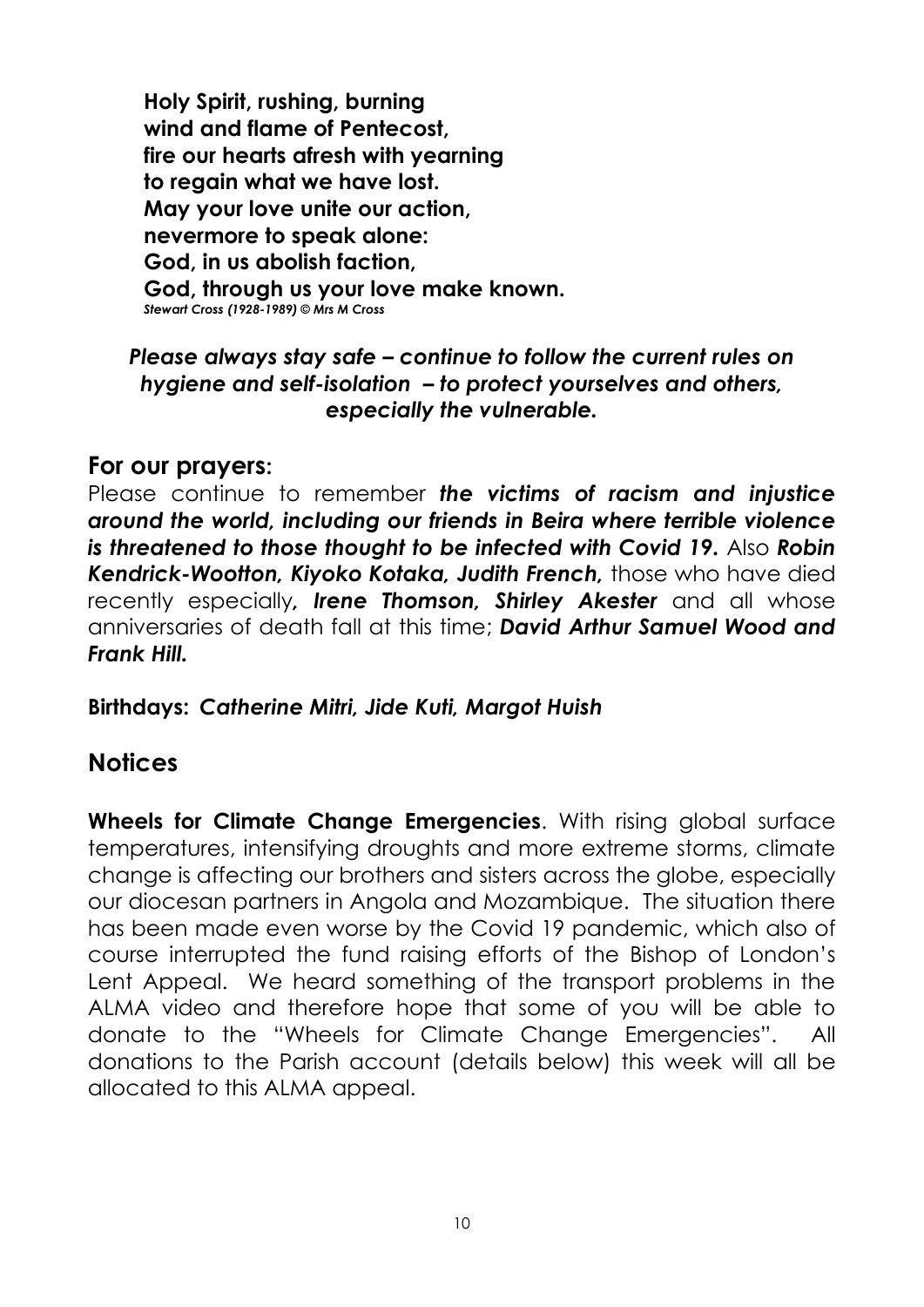**Parish Finances:** Many thanks to all of you who have used the Parish's online giving account to help pay for professional cleaners to prepare St John's for limited opening. As explained above, in order to support the ALMA appeal, all donations to the Parish account for the next week (ie until 1st August) will be allocated to the Wheels for Climate Change Emergencies Appeal. The link to the online giving account can be found on the St John's web address. Payments can also be made via the QR code below which takes you to the same web address, or you can use the QR code reader. A credit/debit card is required, and a donation of any amount can be made, and Gift Aid added if appropriate. It really is very simple and can easily be done from the comfort of your armchair.

[https://givealittle.co/campaigns/7dba3a49-2db8-4990-b079-](https://protect-eu.mimecast.com/s/VH3pCVOyrSxlEp1uG2qCc?domain=givealittle.co) [42eab9d7729c](https://protect-eu.mimecast.com/s/VH3pCVOyrSxlEp1uG2qCc?domain=givealittle.co)



Alternatively, donations can still be made directly into the Parish bank account: -

*Account Name: Friern Barnet PCC*

| Reference:         | Donation       |
|--------------------|----------------|
| Sort Code:         | $40 - 52 - 40$ |
| <b>Account No:</b> | 00011551       |

**Contact:** The Wardens remain very keen that the Parish should try to maintain its sense of community and that we remain in touch with each other at this exceptional time. If you have not yet joined the St John's WhatsApp group please do so as it is a wonderful resource and means of communication. If you have any questions or require help or support of any kind please contact Ed Newman on 07940 529905 (email: [ed.newman01@gmail.com\)](mailto:ed.newman01@gmail.com) or Helen Edwards on 07802 709081 (email: [helen.edwards130@gmail.com\)](mailto:helen.edwards130@gmail.com)